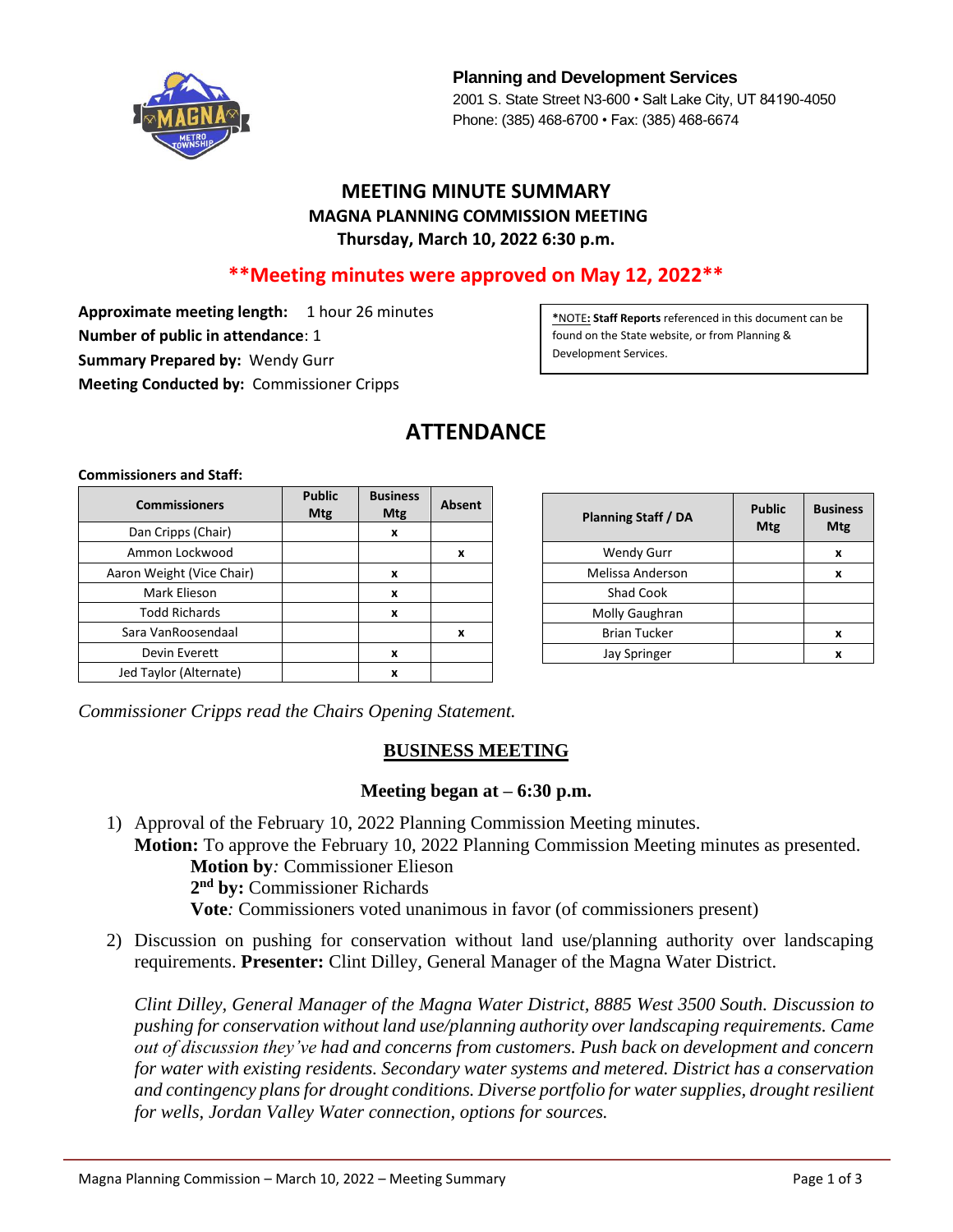*Mr. Dilley said it is the Planning Commissions charge for land use or ability to dictate land use requirements. Jordan Valley has been pushing for landscape ordinances before they sale anymore water. Guideline for new development, provided the Kearns Waterwise landscaping ordinance and any water conserved is a good source of water.*

*Commissioners and Mr. Dilley had a brief discussion regarding D.R. Horton and Mahogany Ridge and HOA requiring so much grass put in and need to start looking more at xeriscaping requirements. Went through the requirements drafted by Kearns. Expanding secondary water systems but prioritizing to cost effective expansions. Make sure have a higher quality of water when they make that push, program to turn existing landscaping into xeriscapes, legislative bills not passed for water conservancy, beneficial to increase contract with Jordan Valley.*

*Commissioners had a brief discussion regarding creation of a waterwise landscaping ordinance.*

*Request Kearns Water Ordinance is sent to the planning commissioners and bring ideas to an upcoming meeting.* 

3) Discussion on potential changes to the PUD ordinance to create a process to create owner occupied units out of multiple dwellings, group dwelling, dwelling groups, single-family project developments and other development types that allow more than one dwelling within a single structure but lack a means to subdivide those units. **Planner:** Brian Tucker

*Greater Salt Lake Municipal Services District provided a memo and discussion on the potential changes to the PUD Ordinance with regards to dwelling groups and developments.*

*Commissioners and Staff had a brief discussion regarding density maximums and minimums, HOA's, open and common areas, attached units and common wall and structures, Condo's, Townhomes, and CC&R's, public streets and private access, rental regulations, unit size, parking, and open space.*

4) Discussion on potential changes to the Planned Community (P-C) Ordinance to provide two tiers of allowable residential density in the Neighborhood Land Use District. **Planner:** Brian Tucker

*Greater Salt Lake Municipal Services District provided a memo and discussion on the potential changes to the Planned Community Ordinance with regards to residential density in the Neighborhood Land Use District.*

*Commissioners and Staff had a brief discussion regarding buyer's and housing costs, undeveloped lots, overflowing and off-street parking, two-car garages, low density on large lots, Development Agreements, and four to five and six to eight units.*

5) Discussion on potential changes to the Planned Community (P-C) Ordinance and other residential zoning districts by increasing the minimum setback from the sidewalk for a street facing garage. **Planner:** Brian Tucker

*Greater Salt Lake Municipal Services District provided a memo and discussion on the potential changes to the Planned Community Ordinance with regards to increasing the minimum setback from the sidewalk for a street facing garage.*

*Commissioners and Staff had a brief discussion regarding larger vehicles and more driveway,*